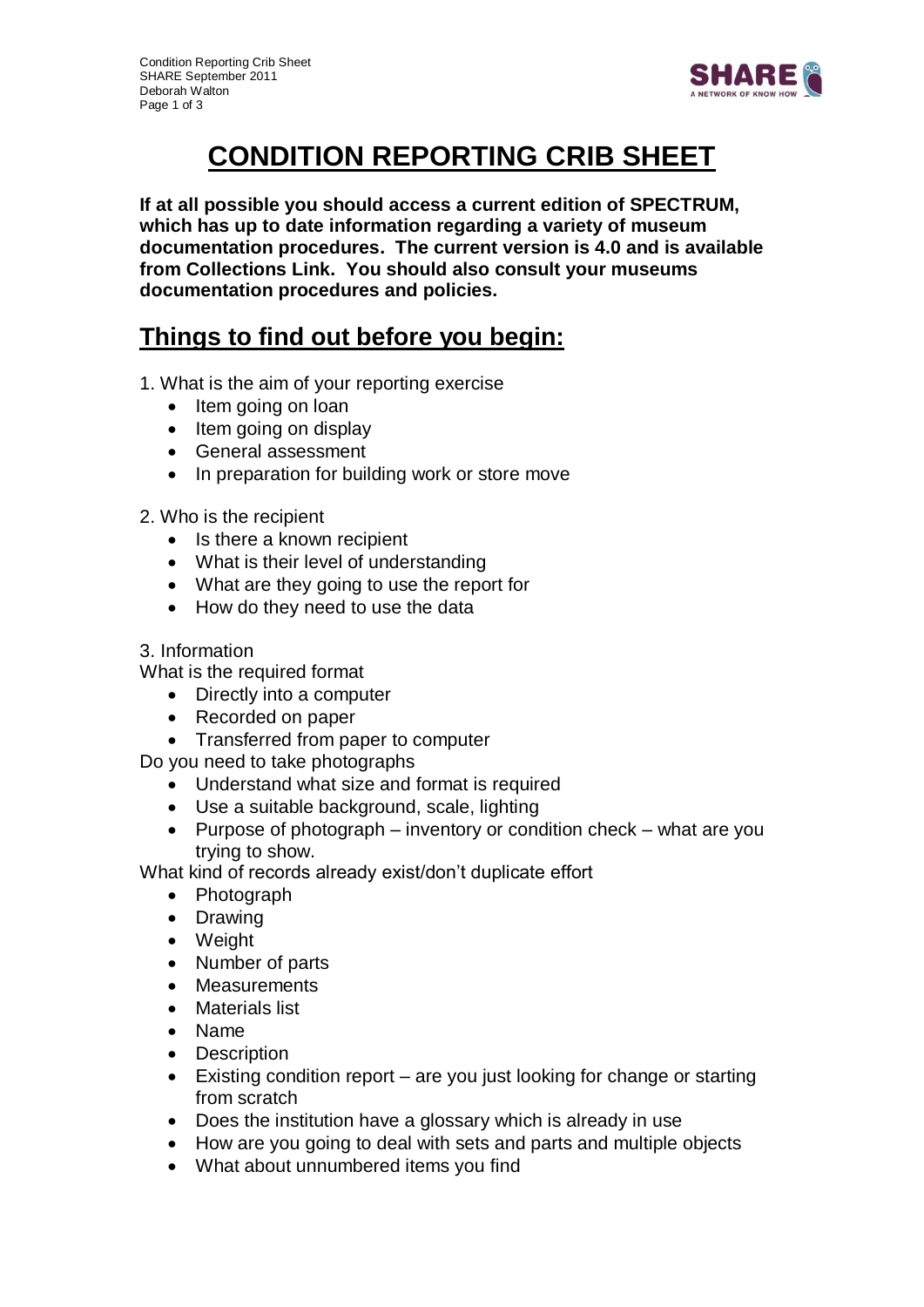Condition Reporting Crib Sheet SHARE September 2011 Deborah Walton Page 2 of 3



- What about detached parts that you find
- Location
- Are there good digital photos/can you take some. Is there access to a printer. Annotated photos are excellent to speed up complicated reports and very useful for loans in and out as the picture doesn't lie.
- 4. What is the available time scale
	- Work out what you can do productively in the time
	- Suitable sample size do you need to check every single object, do you have time
	- Can you do a representative sample
	- What size and distribution will give the information you need
	- Don't forget to include preparation time (finding equipment) input time (adding to computer records etc), and time for moving objects around and returning them

### **While condition reporting:**

- 5. Normally you will be reporting on at least some of the following:
	- **How stable is it (Has it changed)**
	- How damaged is it
	- How complete is it
	- What can it be used for (safe to travel, safe to display, condition good enough to display now, condition good enough for display with minor cleaning, condition good enough for display with some conservation work, only useful for research – retain in store)
- 6. Do you need to move objects around
	- Moving items round the building to inspect them can cause an insect infestation to spread
	- Plan the handling and movements of the objects so no damage occurs during the condition reporting
- 7. Make it obvious and repeatable.
	- If someone repeats this work in three months will they come up with similar results?
	- If you give the condition a word, number or letter rating you must explain what this means. 1A? 4D? Fine? Poor? This may relate to a preset glossary within the organisation.
	- Positive statements, i.e. 'no scuff marks' are useful
	- Be descriptive. Fine, acceptable and poor are not helpful and giving three options normally results in everything being categorised in the middle. Free text or a preset glossary,(normally needed for computerised records) are generally more useful.
- 8. Suitable space and equipment
	- Lighting